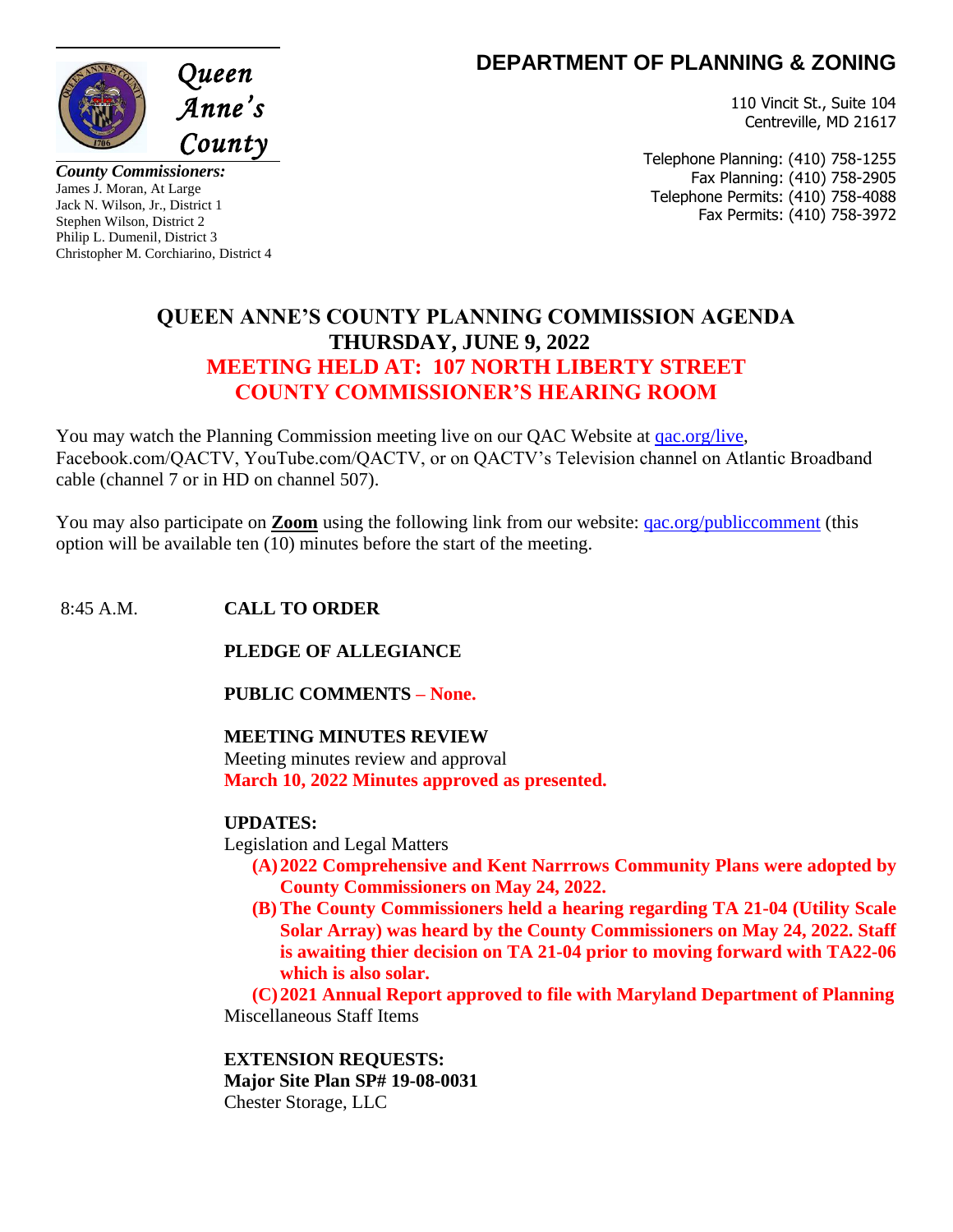Main Street, Chester, MD Proposing an expansion of an existing self-storage facility. Requesting a 3 month extension of a conditionally approved site plan. **Extension request granted to September 8, 2022.**

#### **PROJECTS:**

#### **Concept Plan SP# 20-10-0065**

Kent Island Crossing - Reliable Real Estate Services, LLC Piney Creek Road, Chester, MD

Proposing to administratively combine two (2) parcels for the creation of an approximately 142,830 sq. ft. commercial development that will include four (4) restaurants, office space, retail space, a grocery store, and a senior independent living facility.

Requesting a parking reduction under 18:1-83.A(2), confirmation that the current proposal is consistent with the original Growth Allocation development proposal, and Concept Plan approval.

*DMS & Associates, LLC c/o Tom Davis Rob Gunter, Principal Development Review Planner Stephanie Jones, Long Range Principal Planner* **Parking Reduction granted. Consistency with original Growth Allocation confirmed. Concept Plan approval granted with conditions.**

#### **Concept Plan SP# 22-01-0084**

Chesapeake Square - A & W Investments, LLC Main Street, North of Rt. 50, Chester, MD Proposing to construct two (2), 3-story, 21-unit, residential apartment buildings with a 232 sq. ft. pavilion and the associated parking areas in the Town Center (TC) zoning district. Additionally, the applicant is proposing an increase in density of up to 20 units per acre.

Requesting increased density approval in accordance with the conditions of §18:1-28.D.2.(a)[1][f] and Concept Plan approval.

*DMS & Associates, LLC c/o Tom Davis Steven Johnson, County Planner* **Increased density granted. Concept Plan approval granted with conditions**.

### **BREAK**

#### **CITIZEN SPONSORED TEXT AMENDMENT APPLICATIONS**

*Stephanie Jones, Long Range Principal Planner*

**TACO #22-02** – Kent Island Yacht Club, Inc: § 18:1-26 D. Accessory uses in Waterfront Village Center (WVC) District. Addition of overnight recreational parking associated with fraternal organization. This proposed amendment would allow for limited overnight recreational parking associated with bona fide fraternal organization with limits to the number of recreational vehicles, days of occupancy, and no waste disposal facilities located onsite within the WVC District.

**Favorable recommendation to the Queen Anne's County Commissioners.**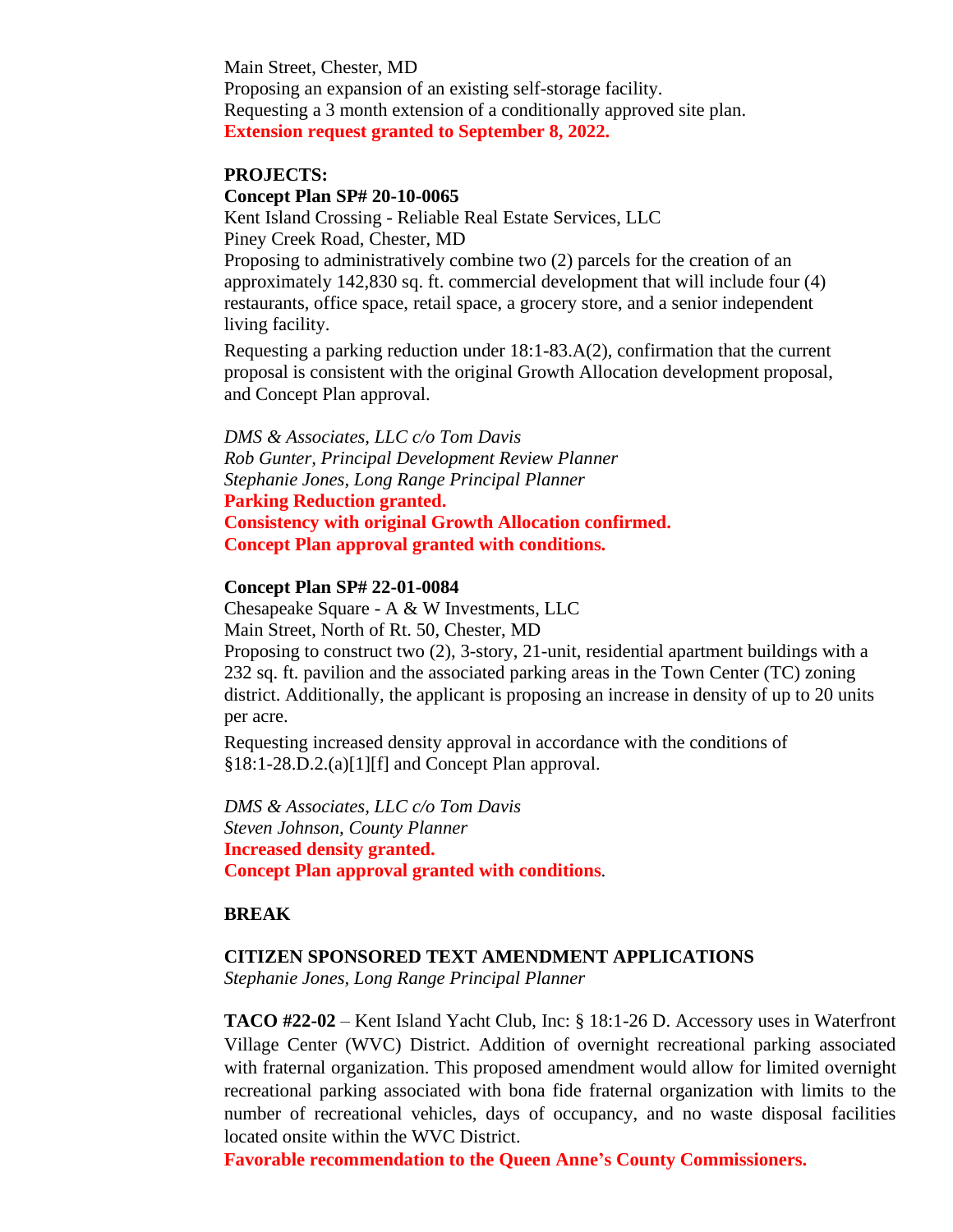**TACO #22-03** – Barry Waterman: § 18:1-66. Woodlands in Resource Protection Standards. Repeal of Woodlands provisions. This proposed amendment would repeal specific woodland disturbance limits that are not subject to the Critical Area Law and the Forest Conservation Act.

**Favorable recommendation to the Queen Anne's County Commissioners.**

**TACO #22-05** – Lisa P. Schrader: § 18:1-12 A. Uses allowed in Open Space. Major extraction in Non-Contiguous Open Space. This amendment would allow, by conditional use, major extractions on the Noncontiguous Parcel of Noncontiguous Open Space Development within the Agricultural (AG) and Countryside (CS) Districts **Unfavorable recommendation to the Queen Anne's County Commissioners.**

**TACO #22-07** – Jemal's Kent Narrows, LLC c/o Joseph Stevens: § 18:1-26. Waterfront Village Center (WVC) District. Bonus density provisions for mixed-use residential density in the WVC. This amendment will allow for a maximum mixed-use residential density of up to 25 dwellings per acre for redevelopment of properties with dilapidated or abandoned structures by meeting the existing bonus density standards.

**Favorable recommendation to the Queen Anne's County Commissioners.**

**PUBLIC COMMENTS -None.**